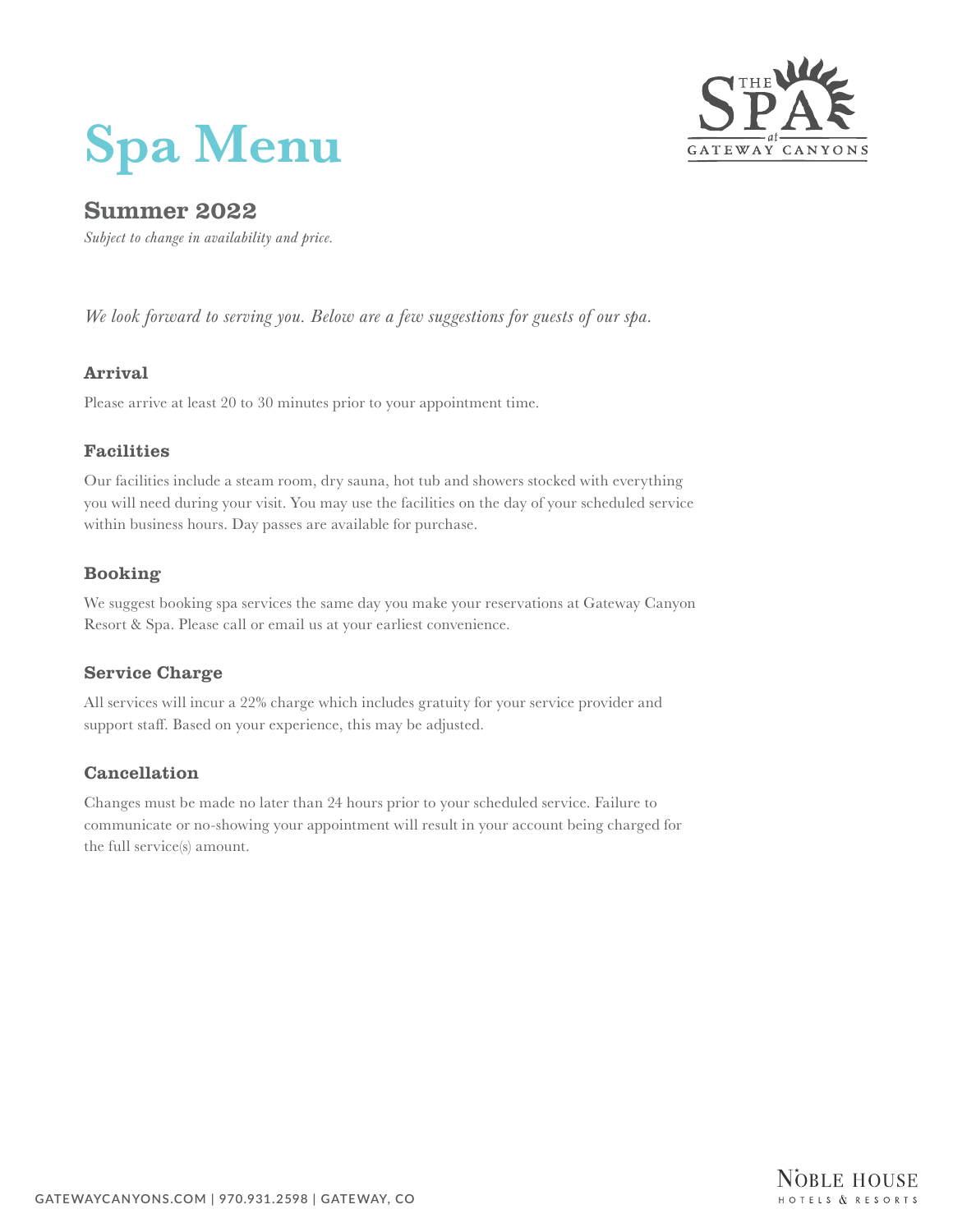

# Massages

# CBD Healing Massage

# *50 minutes \$195 / 80 minutes \$265 / 100 minutes \$345*

Using our professional CAUSE+MEDIC CBD products, this therapeutic-focused massage will deliver the anti-inflammatory properties of CBD oils to aid in pain, tension, healing and recovery. Enhancements can be added to specific areas.

# Gateway Getaway Massage

#### *110 minutes \$325*

Journey through the Gateway experience with calming, energizing, soothing or muscle relieving oils to achieve the ultimate balance of your personal energies. Your therapist will personalize this healing experience for you based on your consultation.

# Palisade Pleasure Massage

# *50 minutes \$175 / 80 minutes \$235 / 100 minutes \$315*

This full-body relaxation massage uses light-to-medium pressure, Swedish massage techniques and our Shankara Calming body oil. This treatment will leave you feeling deeply relaxed and calm.

# Custom Noble Massage

# *50 minutes \$180 / 80 minutes \$260 / 100 minutes \$330*

Your therapist will combine both light and medium pressure techniques based on your needs. Any enhancements can be added to specific areas of discomfort.

# Dolores River Stone Massage

*50 minutes \$325 / 80 minutes \$275*

Heated stones are used to soften the deeper layers of your muscles, allowing for a healing and restorative massage.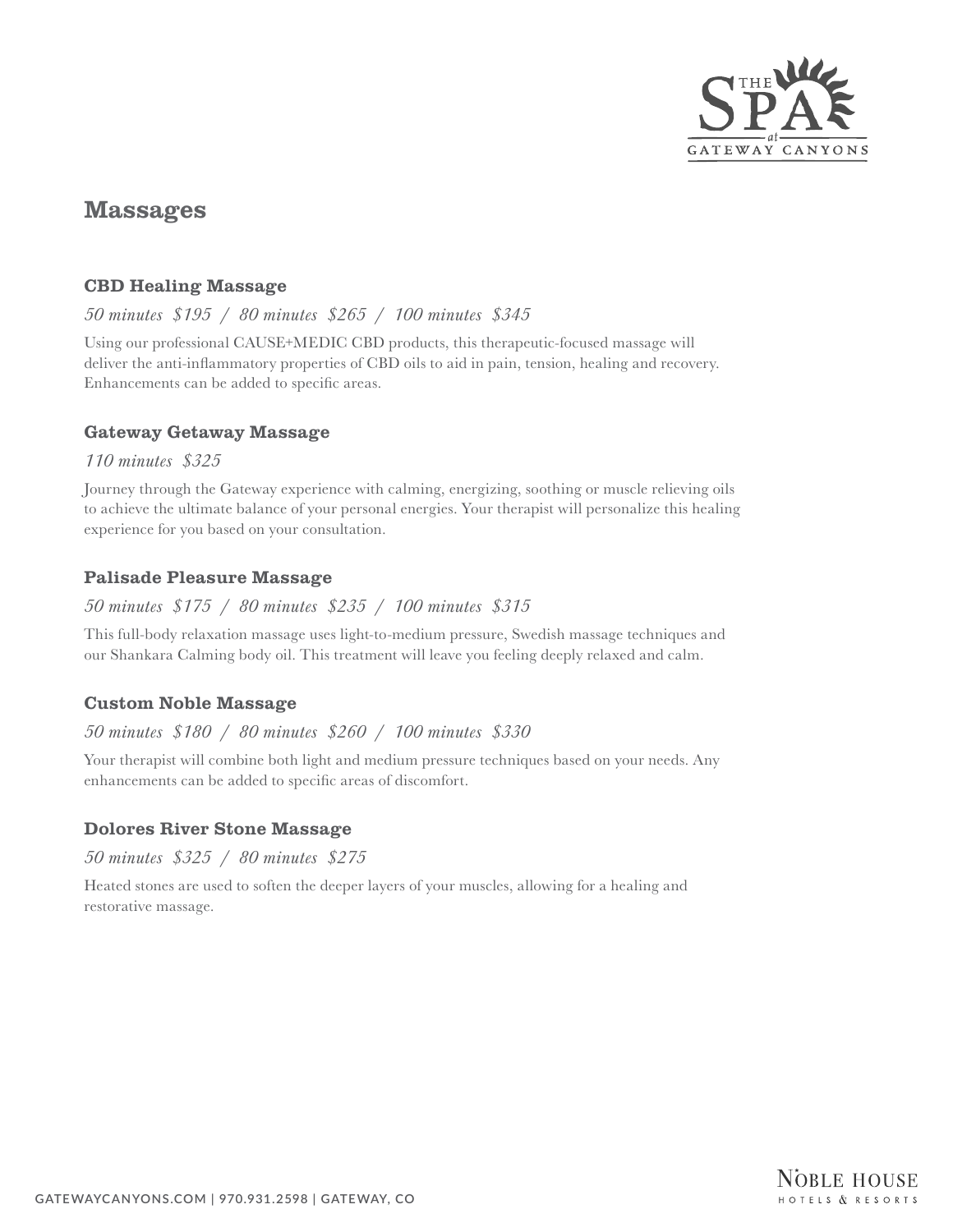

# Massages (Continued)

#### Entrada Enhanced Massage

#### *50 minutes \$195 / 80 minutes \$265 / 100 minutes \$325*

This is a therapeutic-focused massage is designed to alleviate soreness and tightness in specific areas of pain, tension and inflammation using our Shankara Muscle Release Oil. Enhancements can be added if needed for specific areas.

#### Baby on Board Massage

#### *50 minutes \$185 / 80 minutes \$265 / 100 minutes \$325*

Expectant mothers will enjoy this relaxing, nurturing massage using our Shankara Soothing Oil aimed to ease some of the changes and discomfort during this amazing journey. *Massages are not recommended until after the first trimester.*

# Couples Massage

#### *50 – 80 minutes \$350+*

Experience a massage with your partner in the same room and share this time of relaxation. Feel free to choose the same or different types of massages based on your individual needs. You will be booked in the same room unless you specify at booking that you would prefer separate rooms.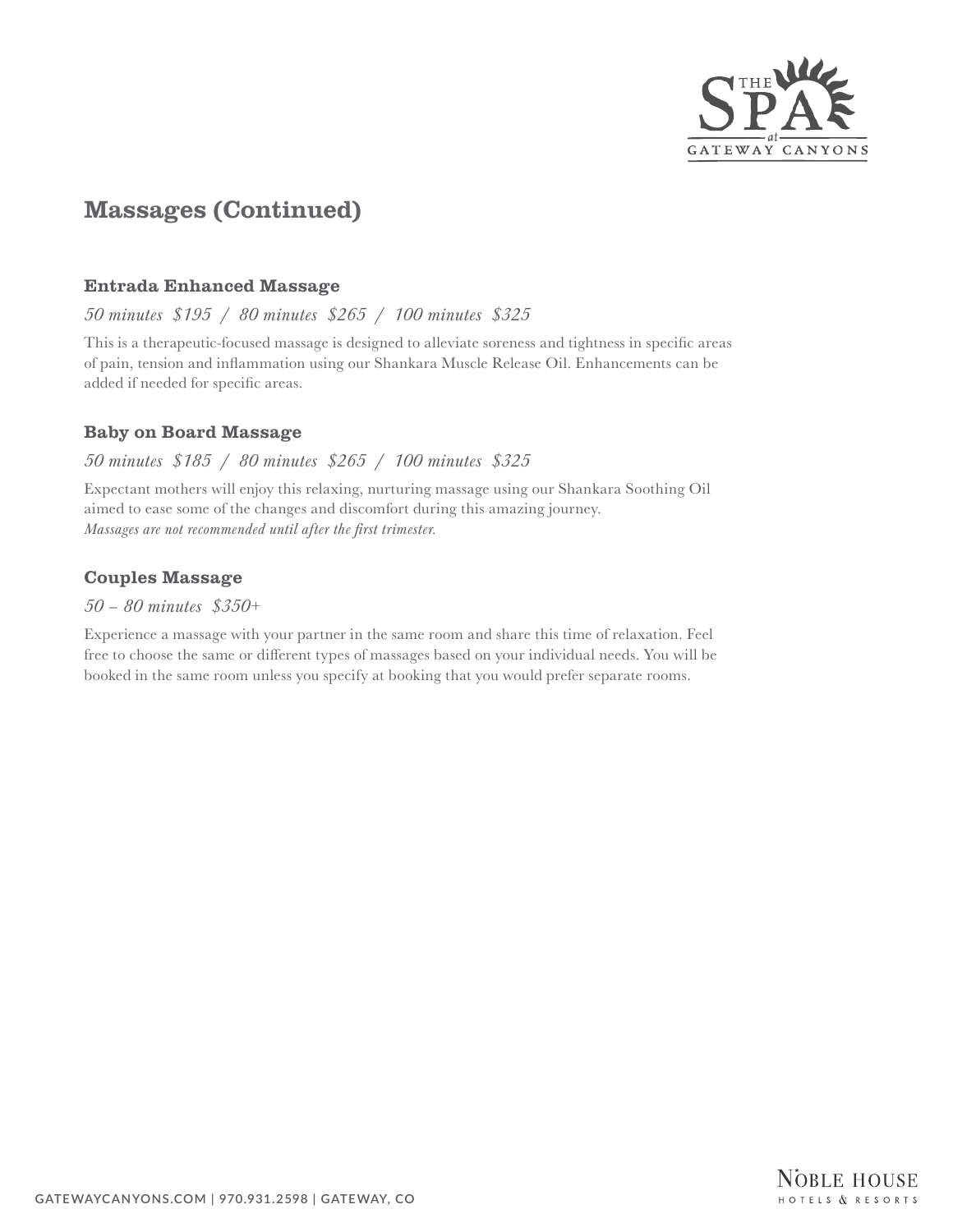

# Facial Services

# Gateway Signature Hydrating Facial

#### *50 minutes \$195*

Relax and enjoy a soothing and moisturizing facial that will leave your skin feeling replenished and hydrated utilizing our QMS treatment line.

# Enhanced Hydrating Facial

#### *80 minutes \$265*

Enjoy our signature hydrating facial with the added use of our Biotech machine to nourish the skin. This will provide an extra boost your skin will thank you for.

# Hydrating Facial Express

#### *30 minutes \$150*

A shortened version of our signature facial for those on the go or who are seeking a quick facial following another spa service.

# Pro Glow Smooth

*50 minutes \$235*

The ultimate HIIT workout for your skin. Ultrasonic peeling exfoliates dead skin cells to smooth and prep the skin for the microcurrent technology which targets fine lines and wrinkles.

# Pro Glow Resurface

*50 minutes \$235*

Super-charged, deep-cleansing technology eliminates pollutants, dirt and impurities for a clearer, brighter complexion. Dull and tired skin will look renewed, smooth and clear.

# Pro Glow Brilliance

#### *50 minutes \$235*

Using our ultrasonic peel technology and brightening enzymes, this treatment deep cleans and hydrates with superfoods to plump and smooth. A super-charged air massage will breathe life into your skin.

*Facial masks can be added to any massage upon request for an additional charge.*

*Body scrubs and treatments are available on request in each of our luxury spa product lines and can be added to any service. Prices range from \$50 to \$150.*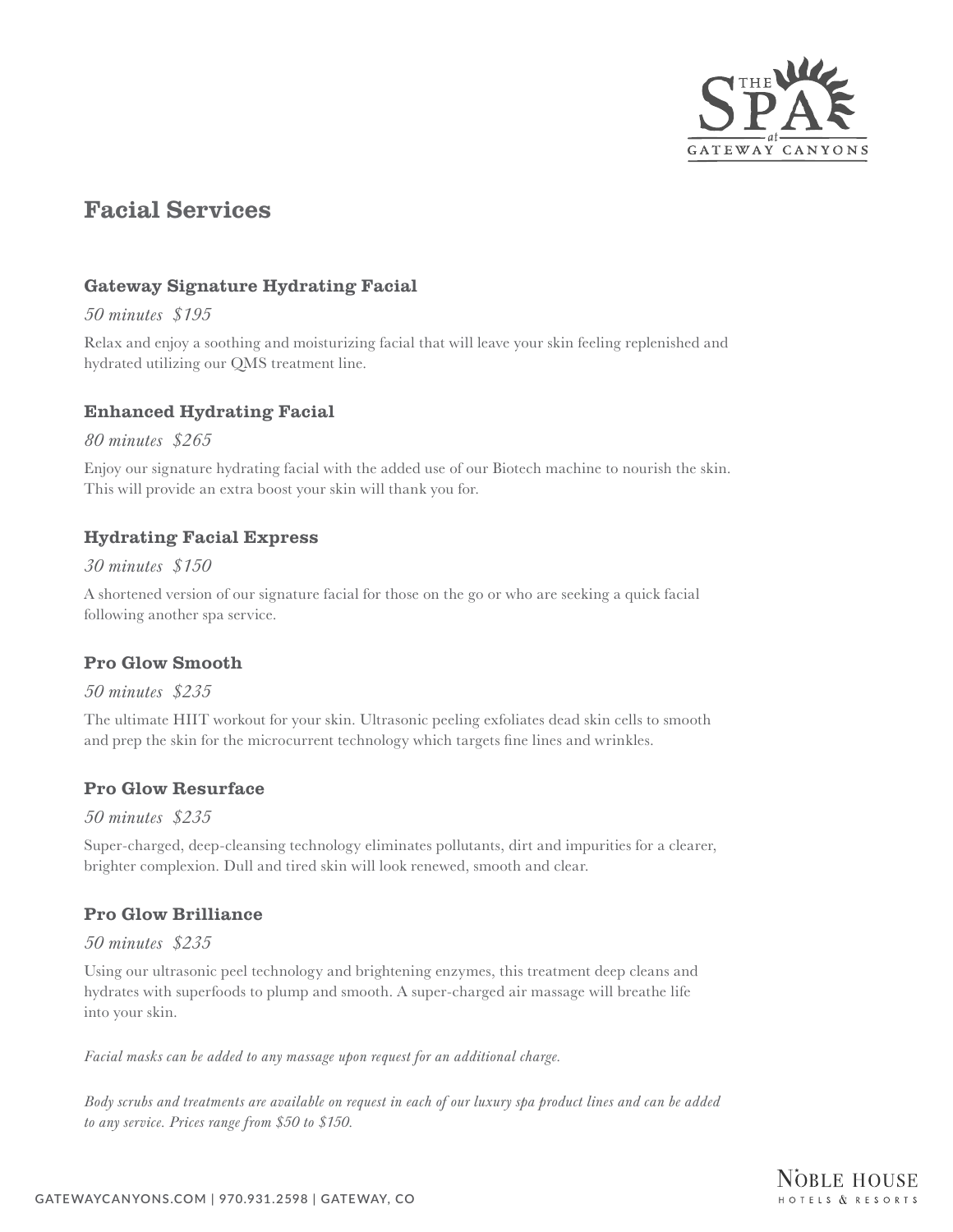

# Enhancements

*These can be added to any service offered on our menu. Please note if you would like to add something that includes a time adjustment as your appointment time may change.*

# CBD Pain Relief

*No additional time \$20 – \$40*

This pain cream can be added to your service and used on areas that may need specific treatment for inflammation or pain.

# Nourishing Hand and/or Foot Balm

# *No additional time Feet \$20 / Hands \$20 / Both \$35*

Your therapist can add our moisturizing balm to your appointment within your service for the ultimate relief for dry or tired hands and feet.

# Relaxation Foot Soak

# *Additional 30 minutes \$40 / Add CBD \$50*

Enjoy a full foot soak in one of our pedicure chairs followed by a relaxing foot massage. This treatment is great for before or after other treatments or can be a stand-alone appointment.

# Spa Day Pass

# *Resort guests \$40 per day / Non-resort guests \$50 per day*

Utilize our beautiful facilities at your leisure while staying with us. Non-resort guest use may be limited due to the capacity of on-site guests.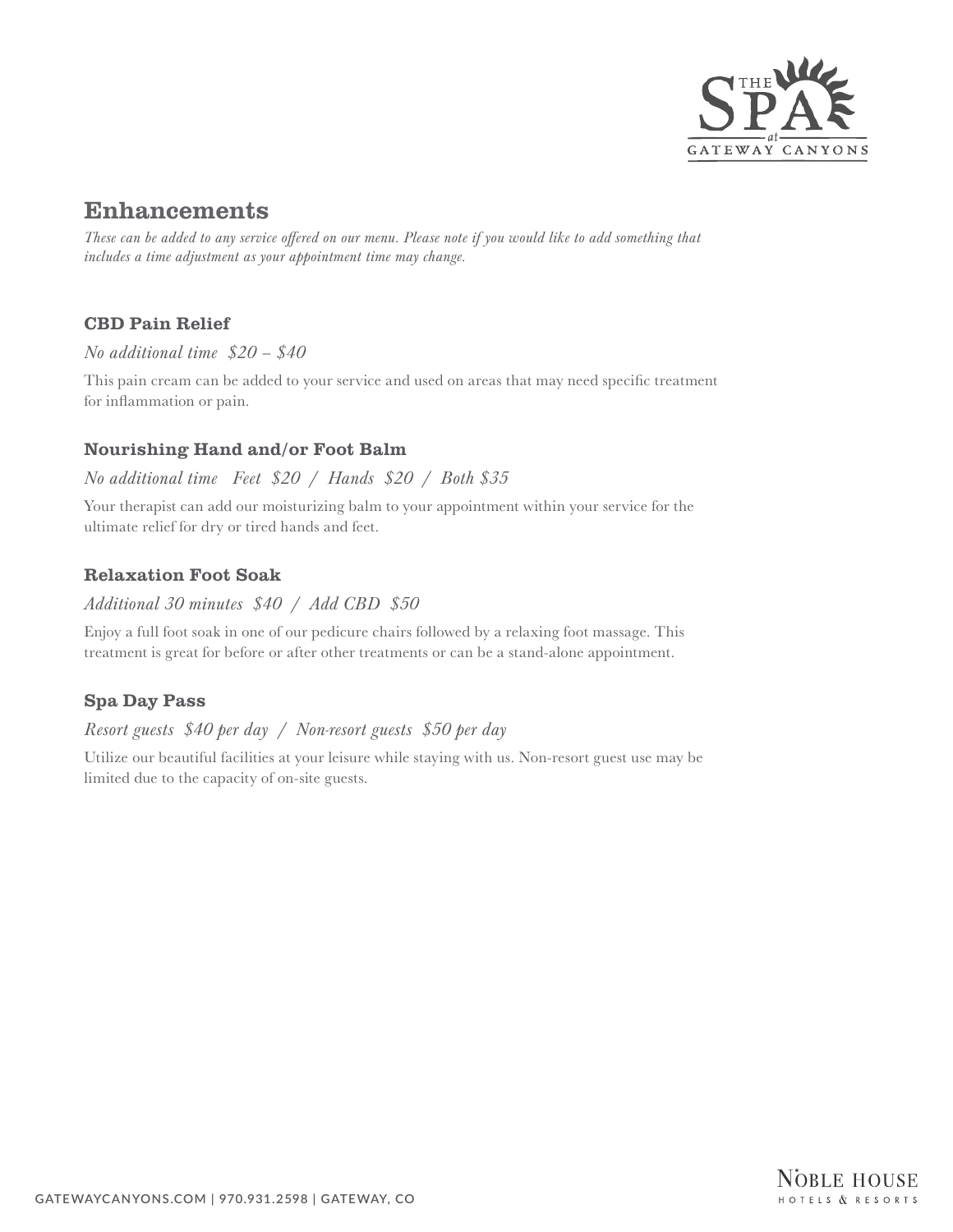

# Nail Services

*Enjoy these services where we use Dazzle Dry Nail Professionals products. We recommend booking these services after any massage services.*

# Gel Polish Removal

*\$20*

If you have gel nails, please notify us at the time of scheduling to allow time for removal.

# Spa Manicure

*\$60* Enjoy a wonderful, full-service manicure.

# Spa Pedicure

*\$95* Enjoy a relaxing, full-service spa pedicure

# Spa Combo

*\$150* Enjoy both a manicure and pedicure.

# Express Services

*Manicure \$30 / Pedicure \$65 / Mani-Pedi \$95* Enjoy a condensed version of our full-service nail treatments.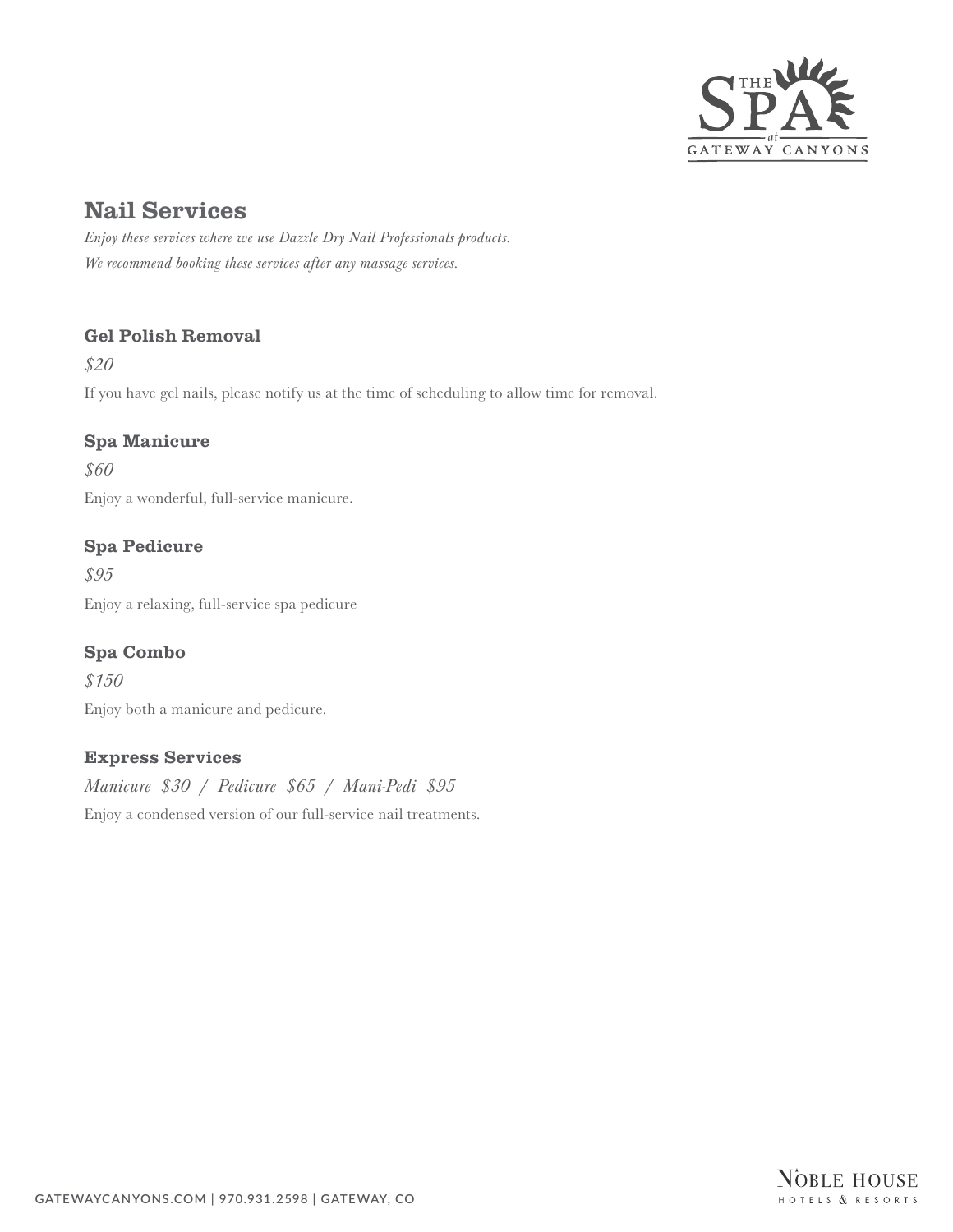

# CAUSE+MEDIC Nail Services

*All CAUSE+MEDIC products contain broad-spectrum CBD and no THC.*

# Scrub Spa Manicure

*\$65*

Enhance your experience with broad-spectrum CBD and your choice of scrubs.

# Scrub Spa Pedicure

*\$105*

Enhance your experience with broad-spectrum CBD and your choice of scrubs.

# Scrub and Mud Pedicure

*\$125*

Enhance your experience with broad-spectrum CBD, your choice of scrubs and moor mud. This treatment will relax the nervous system and provide relief for sore feet.

# Scrub Spa Combo

*\$165*

Enhance your experience with broad-spectrum CBD and your choice of scrubs for a relaxing mani-pedi.

# Pain Cream Add-On

*\$20 – \$40*

CBD pain cream can be added to any service for targeted treatment.